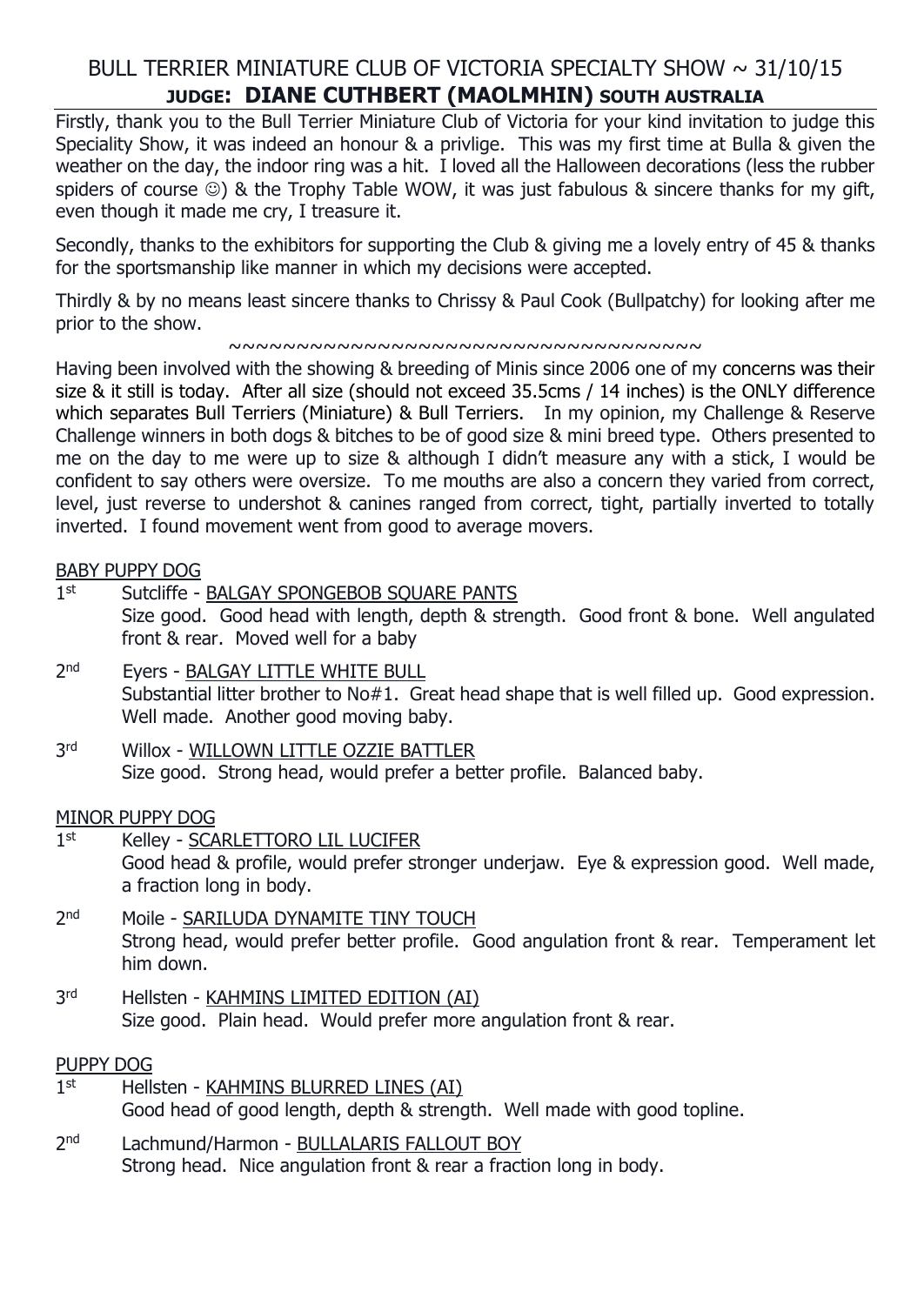## BTMCV - SPECIALTY SHOW  $\sim$  31/10/15

## JUNIOR DOG

 $1<sup>st</sup>$ Hellsten - STONESOUR DENIM MOON

Size good. Very typey. Classic head, great profile, well filled up when viewed from every angle, good length, depth & strength. Wicked eye & expression. Good ear size & set & used them well. Strong neck into well angulated shoulders, would prefer stronger hindquarters. Straight front with good bone. Short back with solid topline on move. Moved well covering the ground. A pleasure to award him **DCC & BEST EXHIBIT IN SHOW**

- $2<sub>nd</sub>$ Kuehr - BULAMBRIAS NIGHTFIRE Strong well filled head. Nicely made.
- **3rd** Eyers - WILLOWN ARMANI Strong head. Good front & bone. Would prefer stronger rear.

## INTERMEDIATE DOG

- $1<sup>st</sup>$ Blacks - KAHMINS ORIENTAL WARRIOR Size good. Pleasing head, good profile, would prefer more fill. Balance front & rear. Good bone.
- $2<sub>nd</sub>$ Wilkshire - CH WILLOWN CAMARO RED CHARLIE Strong head, lacking fill & would prefer better profile. Balanced front & rear, altho roaches over loin.
- 3rd Wyld's- AVINDIE JOKERMAN Super head with tremendous fill & wicked expression. Good angulation front & rear.

## AUST BRED DOG

- $1<sup>st</sup>$ Zullo - CH BULLACKTIV GHOST WARRIOR Strong head. Balanced front & rear, fraction long in body.
- $2<sub>nd</sub>$ Willox- GR CH RHUGAR WDER BOY WALLY Would prefer more strength of head. Well constructed.
- **3rd** Frith - HULIA CHARMER Pleasing head with good profile.

## OPEN DOG

- $1<sup>st</sup>$ Hellsten - CH KAHMINS HARVEST MOON Lovely turned head, good expression. Short body. Good front & rear angulation **RESERVE DCC**
- $2<sub>nd</sub>$ Zullo - GR CH BULLACKTIV SPOTTED OWL Long strong head. Fraction long in body.

## BABY PUPPY BITCH

 $1<sup>st</sup>$ Eyers - BALGAY HEAVENLY DANCER (AI) Substantial baby. Great head, well filled up & good profile. Very well made.

## MINOR PUPPY BITCH

- $1<sup>st</sup>$ Perry/Hellsten - KAHMINS ELECTRIC SKIES (AI) Size good. Pleasing head. Straight front, good rear. A fraction long in body.
- $2<sub>nd</sub>$ Brown - BULLTACHO PINK MARSHMALLOW Strong head, would prefer better profile. Nicely made.